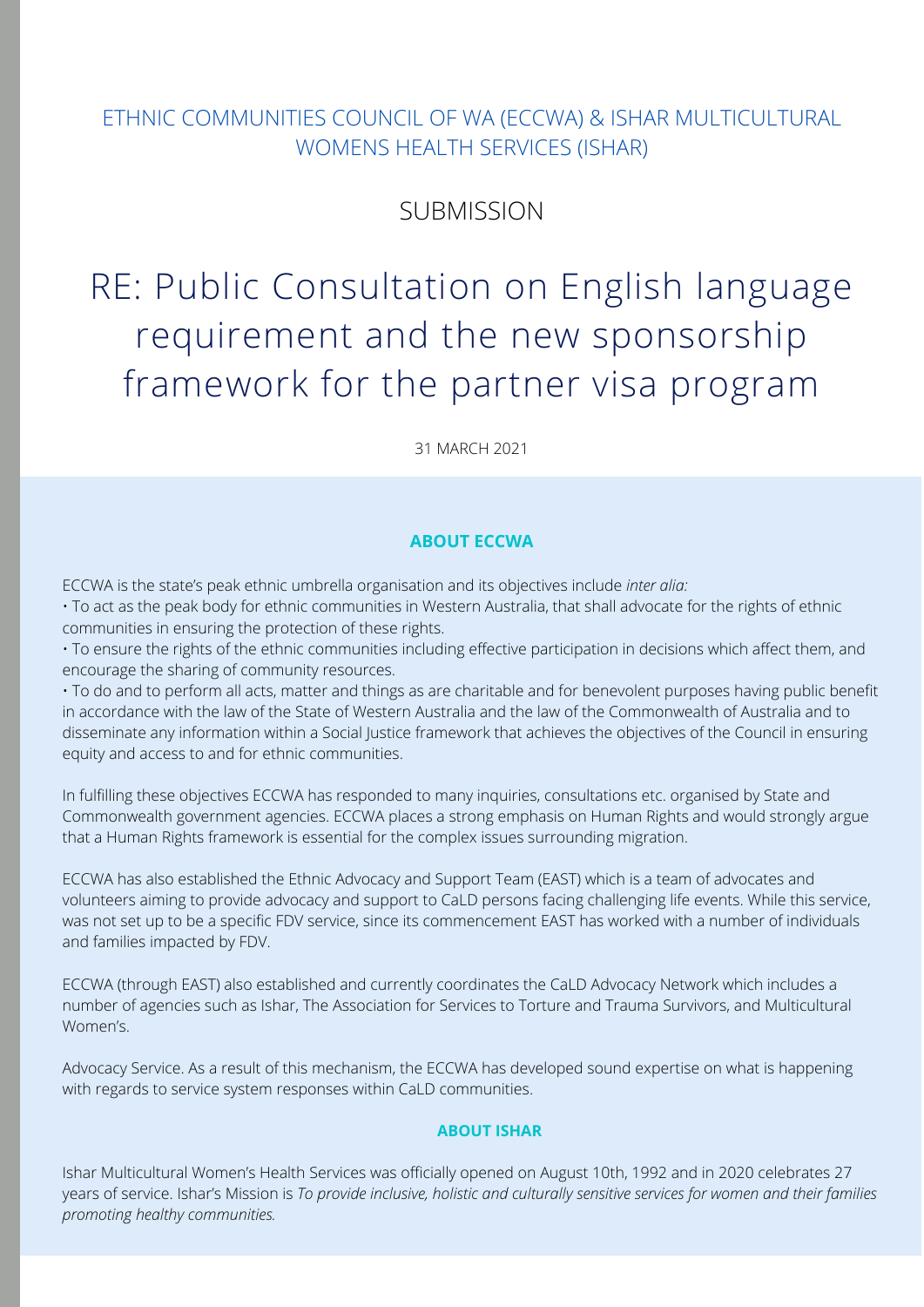Ishar operate with a philosophy grounded in the 'Social Model of Health' and have adopted a style of service that focuses on the healing of lifestyle related problems that detrimentally affect the health and well-being of women of all ages, particularly those from culturally and linguistically diverse backgrounds. In other words, the 'medical' condition of women seeking the services of the centre is not separated from the real-life interconnections of personal, social, cultural, economic, race, age and gender related problems.

Ishar Multicultural Women's Health Services provides a range of holistic services to women from all walks of life and cultural backgrounds. Ishar is a LGBTQI friendly service and welcomes women of any sexual orientation, anyone who identifies as a woman and anyone who was assigned female identity at birth. Women are provided with information, advice, counselling, training and/or support so that they are empowered to deal with the problems themselves, or they are referred on to another agency for specialised assistance. We believe that women are the centre of the community, if the women are empowered this has a systemic effect on families and community. Ishar has provided vital services for approximately 4600 women from over 100 ethnicities making over 50,000 service contacts.

### **INTRODUCTION**

ECCWA and Ishar would like to thank the Department of Home Affairs for conducting this public consultation process on these important issues impacting CaLD communities.

There is general agreement from ECCWA and Ishar that having a basic level of proficiency with the English Language is important to assist migrants with understanding their rights and responsibilities within Australia. This is also important for gaining and maintaining employment, interacting with government and nongovernment agencies and developing relationships and networks with the broader community.

As organisations that have day-to-day contact with many people who may be directly impacted by these proposed changes, there are a number of issues and concerns that we believe need to be addressed by the Department as part of this process.

Please find below responses to the specific questions posed in the Consultation Paper, an outline of key issues relating to the proposed reforms and key recommendations for consideration by the Department of Home Affairs.

#### **RESPONSE TO SPECIFIC CONSULTATION QUESTIONS**

Part A – English Language Requirement

1.What level of English language proficiency and skills would Partner visa applicants and permanent resident sponsors need to function independently in Australian society, including to access essential services and employment?

From the perspective of having a functional level of English, migrants should be able to effectively communicate with essential service agencies and with prospective and current employers. We believe it is important for anyone coming to Australia on the Partner visa to have a basic level of English i.e. ability to read, write and speak in English - approximately Level 5 IELTS so they can understand their rights and responsibilities in Australia, to communicate independently with people in the community and with service providers, and to receive education in matters regarding their health and safety.

We acknowledge that having the ability to speak English is important to enable people to integrate into Australian society, gain an education, find meaningful employment and make social connections. It is also a key part of feeling safe and being able to access support services in Australia across a range of agencies. We consider having attained a basic level of conversational English, after a two-year period to be a fair requirement and believe this will assist partners to maintain a level of autonomy in the community.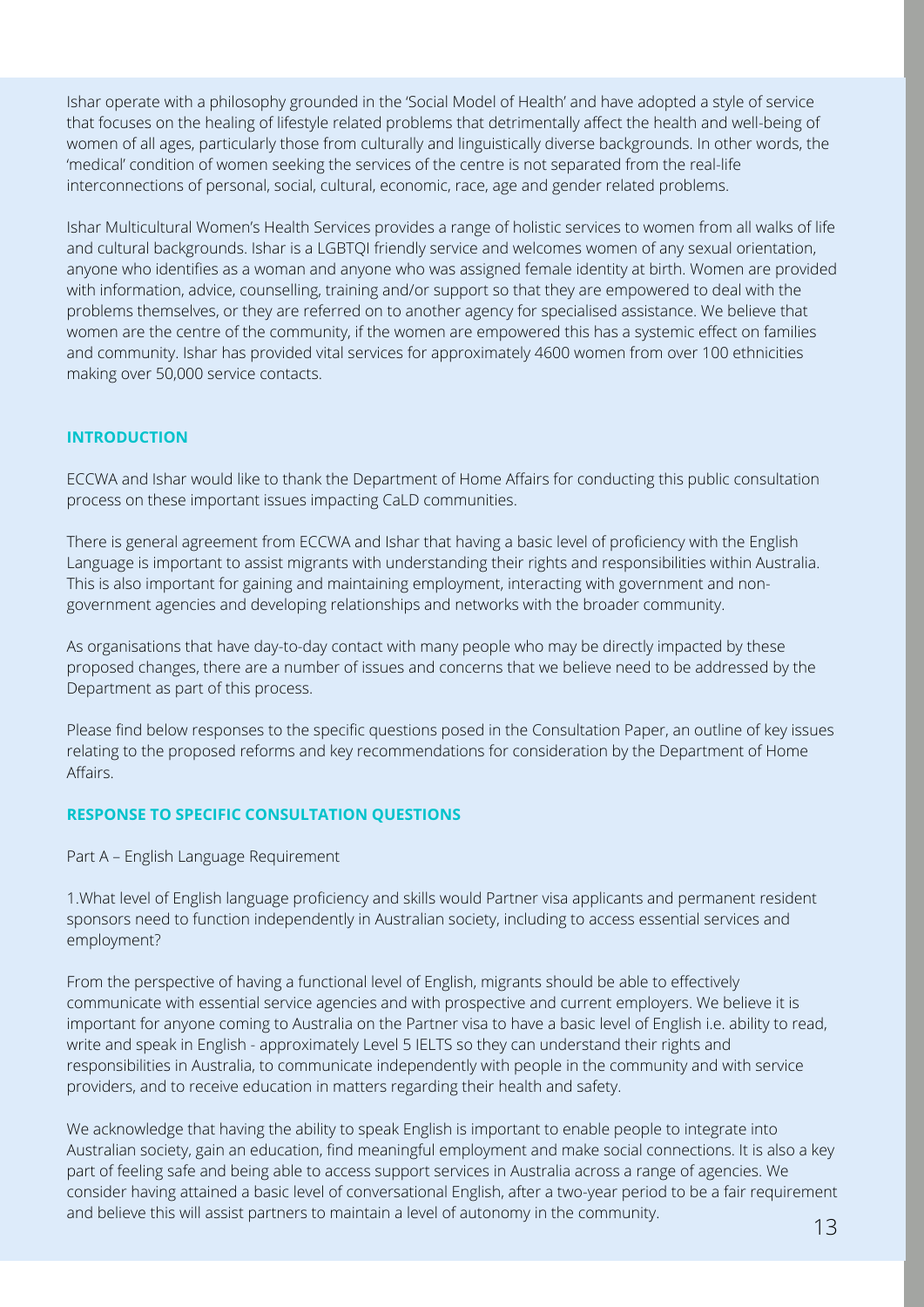In practice, our agencies come across many clients who have come to Australia on a Partner visa, with minimal English proficiency and after a few years we have realised how the compatibility between the couple changes because they don't speak the same language.

Given the role of Permanent resident sponsors, it is reasonable to expect them to have a basic level of English proficiency that would allow them to undertake the following activities – self-advocacy to seek services, go about their lifestyles using transport, shopping, paying bills, getting driving lessons, enrolling children in school etc. Consideration needs to be given to the fact that the sponsor may be employed, has less time for English language classes and therefore may take a longer time to reach a basic level of English. In these cases, they should be afforded a longer time to acquire a higher level of English proficiency. The sponsor is responsible for supporting their partner and needs to have at least basic English requirements.

Our major concern is what exactly is considered a functional level of proficiency in the English language and how will this to be determined? There are layers of complexity that need to be acknowledged, before we can determine one's proficiency in the English language. For example, we have supported many domestic violence clients

whom we can easily understand without using interpreters, during face to face consultations, phone consultations, text/email and also in collaboration with legal services and partner agencies. These interactions have required clients to share their personal story, participate in complex risk assessments, apply for court orders, fill out forms etc. Yet these same clients struggle to order a coffee or speak over the phone because others in the wider community struggle to understand them during very basic conversations.

There are also cases where people who speak English fluently and have University level education yet have repeatedly failed English tests. A case we know of personally is a University Graduate Engineer who failed his English test 29 times before being granted Australian residency [\(https://www.sbs.com.au/language/english/audio/testing-times-mohab-sat-english-test-29-times-before-achieving](https://www.sbs.com.au/language/english/audio/testing-times-mohab-sat-english-test-29-times-before-achieving-australian-residency)australian-residency). We need to avoid such situations from occurring.

The push towards a requirement to have a level of English which allows someone to 'function independently' in Australian society is complex. For example, how does this reflect on the countless people who for all practical purposes have a functional level of English that enables them to socialise, study, work and contribute to society but simply cannot score high enough on a formal English Language test? It is concerning to us "how many hoops they will have to jump through just to pass a test that people of other English-speaking foreign countries do not have to jump through?" This is clear discrimination and will have a major effect on families, communities and the potential social cohesion of our society as explained more later. It will also significantly, increase the cost and wait times for visa applicants when already there is significant wait times.

Also, what is the definition of "function independently" being applied in this context? For example even if their English is functional, interpreters for example should still be provided for medical, legal or other services that use specific jargon or technical terms that people might not be familiar with. There are many people in our community who from time to time need the support of external agencies to represent them or advocate on their behalf. In these circumstances will the person still be deemed to be functioning independently in the community?

We strongly believe, that the level of proficiency in English can be assessed in different ways other than the traditional English tests usually requested by the Department. These could take the form of verbal tests, multiple choice, short answer, assignment completion etc.

2.What should constitute a reasonable effort to learn English in the context of AMEP participation? What other types of evidence could be accepted for the purposes of assessing whether an applicant has made a reasonable effort to learn English?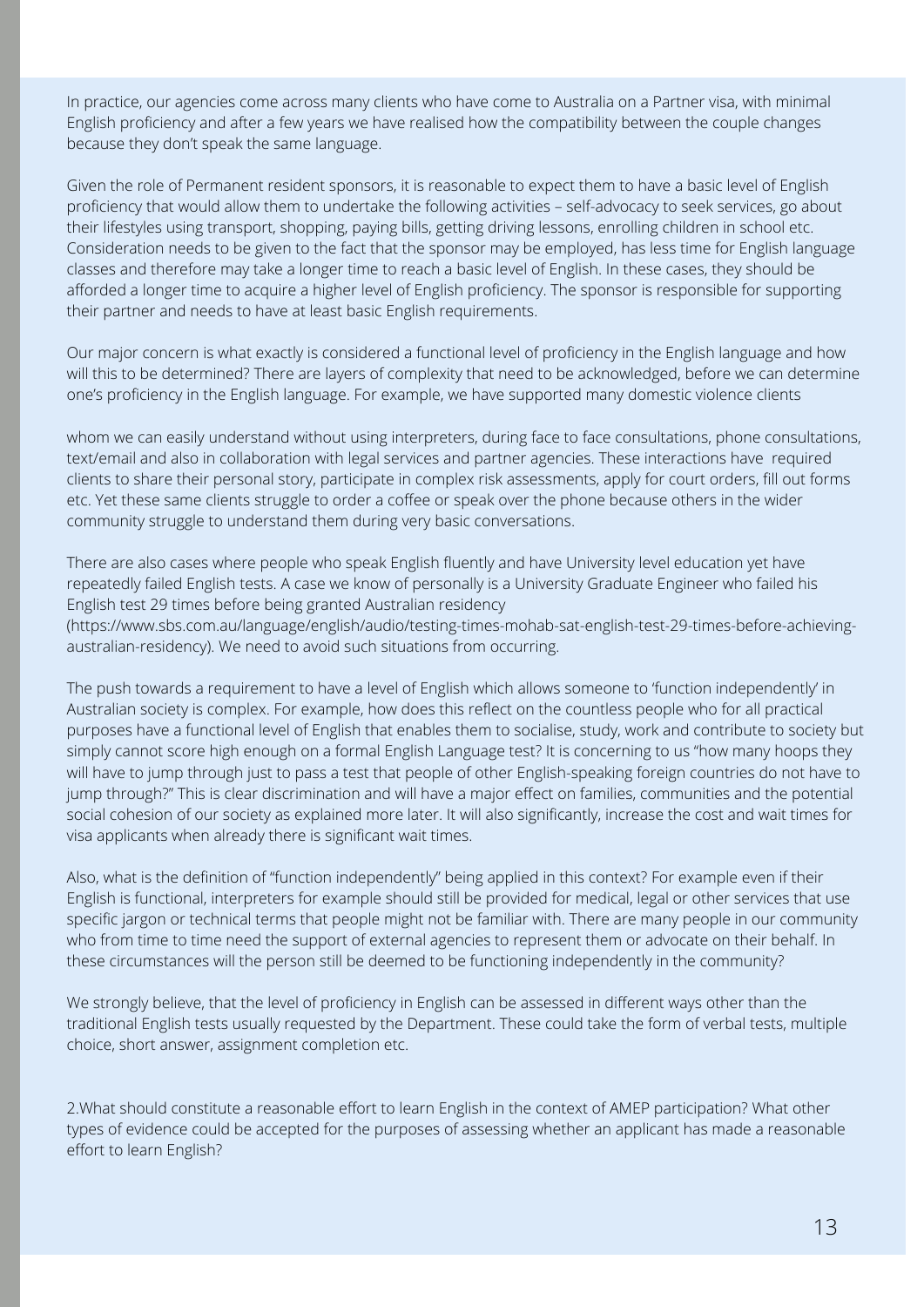There are many other activities, other than AMEP that help people to fully immerse themselves in the English language such as having employment, volunteering, studying and being part of various clubs and social groups. Evidence of participation.

in any of these activities, should be considered as part of the assessment process. Evidence could include support letters or statuary declarations from their employers or supervisors, church leaders, team captains etc. In the case they were undertaking other studies they could provide the enrolment confirmation, copies of assignments completed or a letter from the lecturer or educational institution.

The visa applicant can commence learning English as soon as they apply for the visa. As mentioned on page 2 of the public consultation paper – "Partner visa applications are processed in two stages and Partner visa applicants will only need to meet the English language requirement at the 2nd stage assessment which is often two years after the provisional Partner visa application is lodged". If the Partner has travelled to Australia on the provisional Partner visa they can study English by attending the government-funded AMEP classes if they have not already done this in their country of origin. Evidence of regular class attendance and achieving appropriate scores should be ample evidence for demonstrating reasonable effort to learn English.

Before arrival in Australia (if possible), applicants should be offered free basic English classes via any of the approved testing agencies. The applicant may have completed a course in basic English (conversational ) in their country of origin. Undertaking these opportunities would demonstrate reasonable effort to learn English. The Sponsor applicant would then need to provide relevant documentation that they have completed a basic level of English through AMEP upon their arrival.

Partners should have to either attend AMEP classes in person or if not suitable due to having multiple children/transport issues/carer responsibilities etc, then online classes should be undertaken. Partner visa applicants would then have to produce evidence of completion via a certificate from AMEP. Letter of support from the teacher/instructor regarding their attitude and progress regarding the classes.

Similar to the recognition of prior learning process, if people were undertaking volunteer work, gainfully employed, linked in with early settlement services such as a SET program, attending faith-based groups that speak English, attending clubs and social events where English is spoken – this should contribute to demonstrating 'a reasonable effort'. This also acknowledges that learning and acquiring language can occur in a variety of ways, not just through formal classes.

3.What evidence should be accepted to satisfy the English language proficiency requirement for Partner visa applicants and permanent resident sponsors?

This proof of English language proficiency is normally provided by taking an English language test which assesses the applicant's ability to read, listen, write, and speak English. It must be noted that English has been described as one of the hardest languages to learn and it takes time, which must be given with opportunities to learn through the AMEP. We have every confidence that new migrants will eventually learn English and contribute significantly to the Australian community.

Other evidence for demonstrating English language proficiency could include:

·documentation showing evidence of maintaining competence in English e.g. emails, forms, correspondence prepared by the Sponsor or applicant.

·having friends/social networks and speaking English with them ·seeking or having employment, earning income and paying tax ·supporting letters from employers, supervisors, educators etc ·providing copies of the assignments they have done for AMEP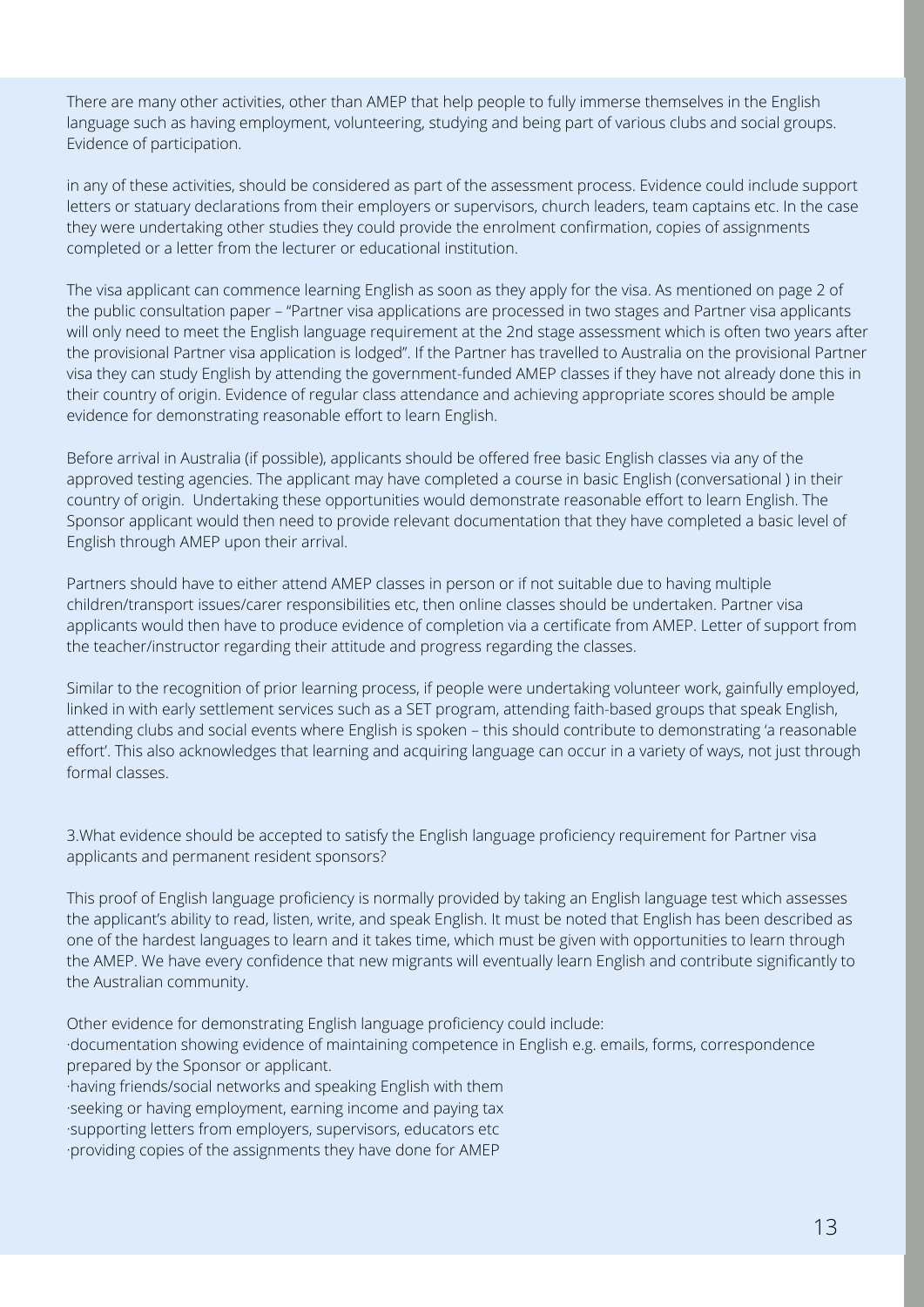At present the Department of Home Affairs recognises certain English language tests for Australian visa purposes. All of these English language tests can be taken at a variety of test centres worldwide. The various centres and test dates can be checked on the websites of the respective providers and examination dates can be booked online. These agencies, could be encouraged to in collaboration with the Australian Government, devise a more basic test for women who may not have high levels of education due to various factors. The Department should take into consideration if the applicant, particularly women who may have lived in refugee conditions for long periods or where formal education was curtailed due to war, traditions of younger marriages and childbearing and create and offer a more basic test (conversation) that may be considered reasonable. These women can still learn English although it may take a longer period than a woman who has higher education levels. We need to acknowledge that the ability to speak and listen to English comes first and more quickly and then writing, reading and comprehension take much longer to grasp.

Applicants should only need to demonstrate a basic level competency in English language listening, reading, writing and speaking skills. Applicants who do not meet this basic standard in the English language should be given more opportunities to learn the language and resit the test until they pass, rather than be failed after the current number of allowed attempts. A number of testing methods could be utilised by the Department including course-based tests/assignments, verbal test, multiple-choice tests, short-answer tests - dependant on the best way for each individual to demonstrate their proficiency.

4.In what circumstances should a person be exempt from needing to meet the English language requirement? What evidence should be accepted to support a claim for an exemption?

We believe there are a number of circumstances or scenarios where exemptions to the English language requirement could be justified:

·Existence of intellectual or learning disabilities, some medical conditions (themselves or close family member), or age (extremely elderly persons). Documented evidence could be provided from appropriately certified medical and health professionals, e.g. GP, Geriatrician, OT, Speech Therapist etc

·Where the person is illiterate in their own language and/or have had no or minimal formal education for various cultural or practical reasons. Evidence could be provided from family, health and social service providers where appropriate

·Where domestic violence is occurring and the perpetrator is using coercive control. Evidence could be provided from family, health and social service providers where appropriate

·Where someone has spent years in refugee camps and are suffering from the impacts of torture and trauma. Those experiencing mental health distress or suffering from PTSD, may need on-going psychological support before being expected to learn another language to the required level of proficiency within the required time ·Possibly those who do not have long-term/stable accommodation – this might be relevant where someone finds it difficult to prioritise learning English if other basic needs such as stable housing are not being met

- Exemptions could also be considered for someone who is fluent in multiple languages and/or bilingual demonstrating their ability to acquire new languages.They could be supported to learn English through a longer or more intensive process
- Individual cases and situations must be considered when granting an exemption to the English language requirement. For example, consider a scenario where a mother comes to Australia without her partner, is the carer of a child with special needs and she is making all attempts to adapt to a new way a life and is focused on surviving. Learning and building a new language might be a lower priority for her compared to keeping her child safe and nourished
- In considering exemptions to the English language requirement, the Department must acknowledge that for some people it can take longer as an adult to learn a second language.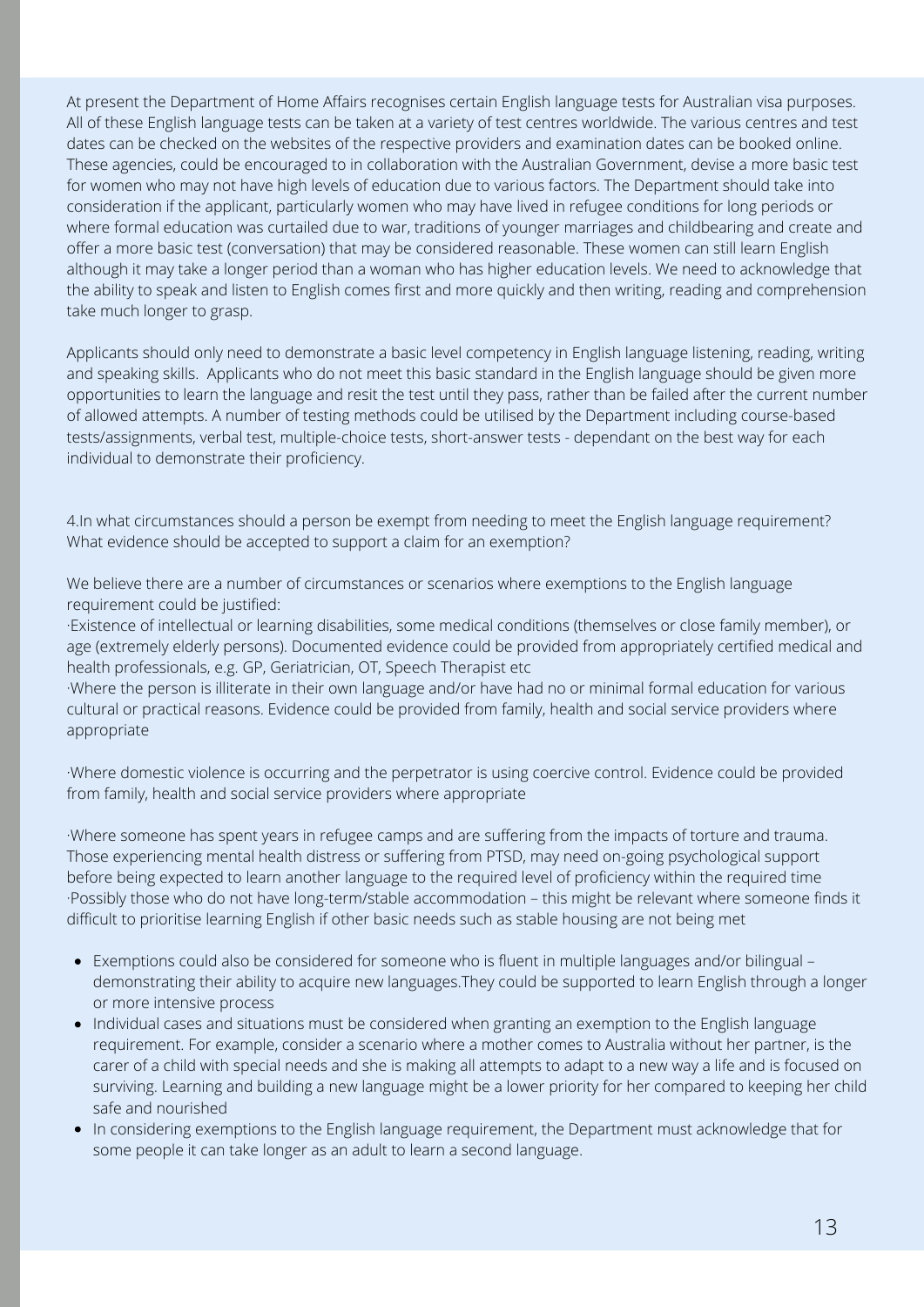5.What other strategies can the Department adopt to support prospective Partner visa applicants and permanent resident sponsors to prepare for the introduction of the English language requirement, both in the lead up to and after the implementation of the new requirement?

The Department needs to make clear statements about the requirements for both the sponsor and the partner, actively promote the new changes through various media channels, provide information to both applicant and sponsor on how to prepare adequately and to state clearly that approvals could take 2 years.

There needs to be an extensive promotional campaign educating all permanent resident sponsors, partner visa applicants, multicultural communities and the organisations that work directly with migrant populations.This should include a variety of culturally appropriate promotional messaging including through radio, print media, posters and social media platforms. Many organisations across Australia such as ECCWA and Ishar can, with appropriate resourcing play a key role in helping to educate the community regarding these potential changes.

The proposed changes should only be implemented after a considerable period of time where the information has been made widely available to the community and they have had time to understand the changes and can prepare themselves accordingly.

Once the changes have been implemented, English classes should be made available to everyone regardless of their location of residence. The current migration system encourages people to move to regional/rural areas where there are less support services available, compared to the main/major cities. The Department needs to acknowledge that many migrants could be struggling to access a range of services including support to learn English. It is common for new migrants to not have their own private transport when first arrived in Australia, so making the English classes available either face to face or online would increase access.

Should English tests such as the IELTS or TOEFL be the accepted way to demonstrate English language proficiency, then AMEP should be teaching students how to pass these specific tests. These tests do not accurately reflect how most people use the English language and communicate on a daily basis. For example, to pass the writing component of these tests, you need to have the ability to organise an idea and develop it into a short essay, which can be challenging for many people even in their own language. In fact there are many people who have been born and raised in Australia with English as their first language, who would struggle with this task.

Migration Embassies could offer a system of assistance via education agents who can assist applicants to learn English in their country of origin as a means of preparing and having a better outcome when their English proficiency is tested here in Australia. Participation in such opportunities would also demonstrate considerable effort to learn English even before applicants arrive in Australia.

In those cases where an applicant has a disability, or is unwell or is not literate in their own language, then additional support could be provided in the form of home/online tutors. This could be arranged through outsourcing this service to trusted and approved volunteer-based organisations. Willingly engaging in such a program would clearly demonstrate reasonable effort to learn English.

There needs to be consideration of the consequences if someone does not meet the English language requirement within the two-year period and having in place an appropriate appeals process.

PART B – NEW SPONSORSHIP FRAMEWORK FOR THE PARTNER VISA PROGRAM

What types of adverse information should be subject to disclosure under the new sponsorship framework?

Any adverse information that reveals what would be considered unlawful behaviour in Australia should be subject to disclosure under the new sponsorship framework. This should be clearly communicated to both parties, to avoid there being any 'unpleasant' surprises further into the application process. This may include for example someone already having several existing wives and the array of other illegal activities that a person may be engaging in.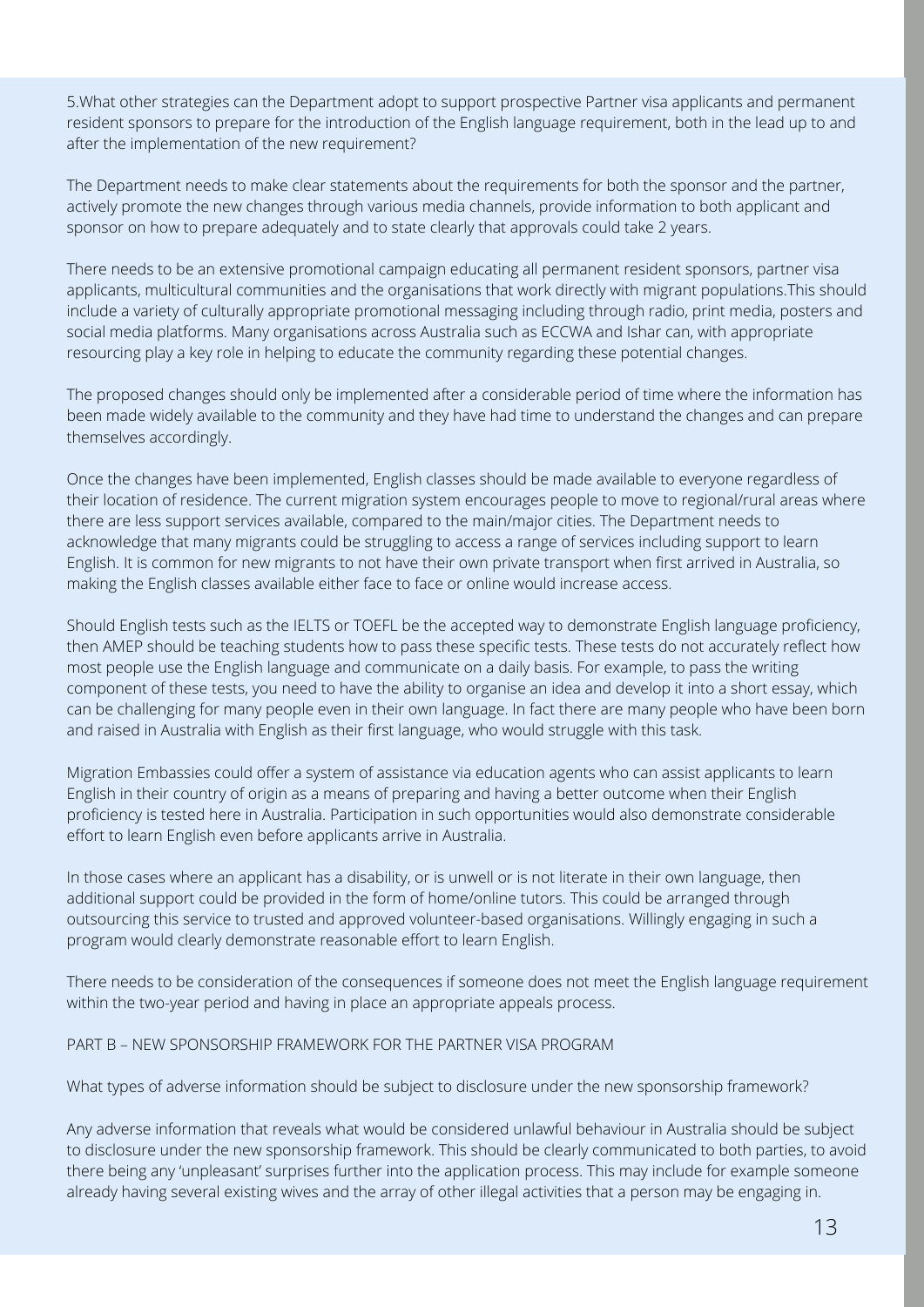The Department already checks an applicant's criminal background to ensure the person's behaviour is consistent with Australian values. Issues such as domestic or family violence, procuring or facilitating female genital mutilation and involvement in gangs and organised crime will clearly be flagged. Any applicant who fails the integration requirements will have their application refused.

Are there other issues that should be considered in the development and implementation of the new sponsorship framework for the Partner visa program?

In our work, we see many women who arrive on Partner visas who have no English language skills and who are sometimes experiencing severe domestic violence from their partners. We believe some of this could be avoided if both sponsor and applicant are educated in what domestic violence looks like in all its aspects including financial, emotional, psychological, physical, spiritual, mental, sexual, social, moral, etc. and are given relationship counselling and other support whilst still being on the provisional partner visa.

In disclosing information to another party, the Department needs to consider issues around privacy and confidentiality and there may be situations where disclosing sensitive information to another party could lead to potential harm to either party or their family members. The safety of the Partner visa applicant must be paramount.

There could also be situations where some minor criminal offence has taken place, many years previously – how will this situation be addressed?

PART C: OTHER ISSUES RELATED TO THE PROPOSED REFORMS

#### Underlying discrimination

These proposed changes will discriminate against certain cultural groups, resulting in a negative impact on families, communities and social cohesion. The fact that only people from specific foreign countries will be affected by this policy change points to a sense of privilege and discrimination. The changes mean, that countries such as the USA, UK, Canada etc where English is the main language will get priority over people from other countries, where more will be required of them just to complete the application process.

There is concern about how a number of countries have been selected to meet the requirement only by applicants needing to hold a valid passport, which underlines discrimination towards other countries. It is also not clear how educational qualifications obtained in other countries, that are instructed in English will be assessed by the Department.

There is concern that the proposed changes represents what is a worldwide movement to erode and limit immigration from non-white non-English speaking countries. Conflating the ability to speak English with broad social cohesion is disingenuous, dangerous, and overly simplistic. This implies that people speaking different languages has a negative impact on our social cohesion across the Australian community.This nationalistic perspective appears to be the underlying driver towards targeting migration from English-speaking countries.

#### Exacerbating existing barriers for Partner visa applicants

Given the significant barriers already facing Partner visa applicants such as cost, long waiting times, instability, and many other restrictions, we are concerned that this additional requirement will exacerbate their situation by increasing the time spent in Australia on temporary visas.

There are also concerns that the proposed changes to the Partner visa program will act as a barrier to people who wish to marry from within their own culture and country of origin, where English is not the first language. There is concern that the requirement for English proficiency will act as a barrier to people from non-English speaking countries from coming to Australia and will take away the freedom from multicultural communities to marry the person they love.

These changes will also impact all existing/long-term Australian citizens and restricts their choices for whom they can marry, based on the nationality of their partner and their level of proficiency in the English language?